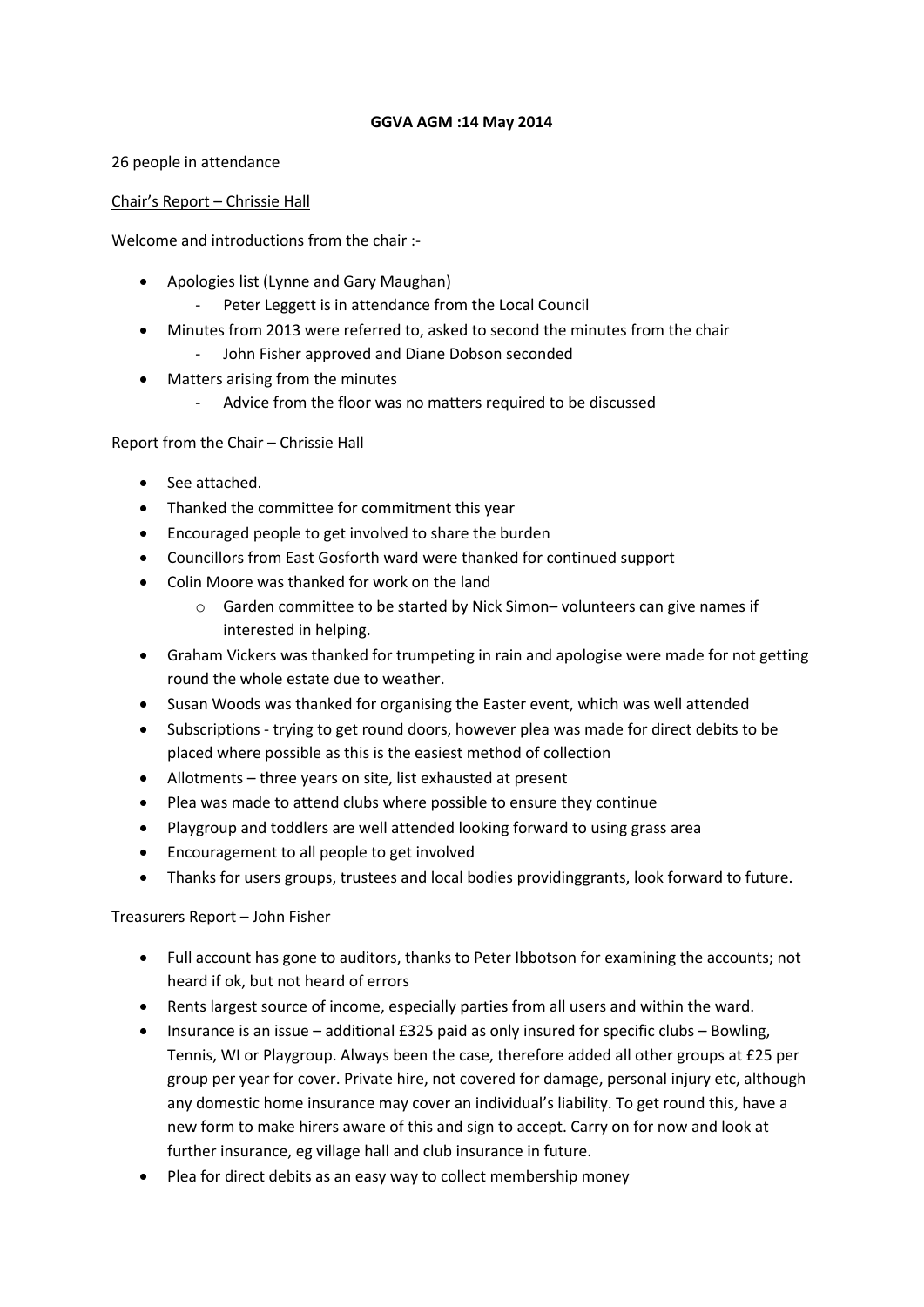- Anyone not in the traditional GV area can pay to be associate members. If member can be discounted from the party numbers, also can recoup £25 insurance costs
- Little extra for cleaning as previous year not full, spent small amount on tables and light outside
- 370 tonnes of rubbish shifted from site during groundworks
- Energy costs 1/3 of previous year with less usage
- First full year in new building and very pleased, user costs previously not covered costs of running building, now more than covers costs
- Changed the way of booking / charging parties to block bookings to simplify things for shop and users.
- Big thanks to shop letter / card to be sent

### Questions

WI–what about a flyer explaining the situation in simple terms and requesting the membership fee and explaining the situation. Litigious society therefore need to address.

Bowling Ward grant – are you expecting more in future. PL amount to give out is diminishing and residents groups are priority supported, but can't guarantee the same quantities. Council members are happier to those who support themselves and raising fund history is in your favour therefore organisation like this would get a fair crack of the whip at any funds that are available. Have won people round at ward meetings that GGVA is a cause worth supporting and is not a private club. Have been well supported.

MB – how does cleaning work. Company that was locally recommended, approx. £30 per week for 2 people for 2 hours. No complaints from groups, no requirement to clean more than once per week.

President of WI – ants in kitchen. Have traps down and doused several times. Any issues please continue writing in the book.

No other questions.

#### Sectional Committee members

Any comments from user groups – do they want to present – not required.

# Motions to GGVA Community

Motion to return to the 'correct' procedures in trust deed, agree to appoint 6 committee members now. In 2015 and 2016 committee will decide which two of those six will stand down at that time, to re-establish the required pattern of 3-year tenure. Want to bring to attention as not happened for some years. Can still retire during tenure. This meeting will perform elections for committee members. Show of hands – agreed.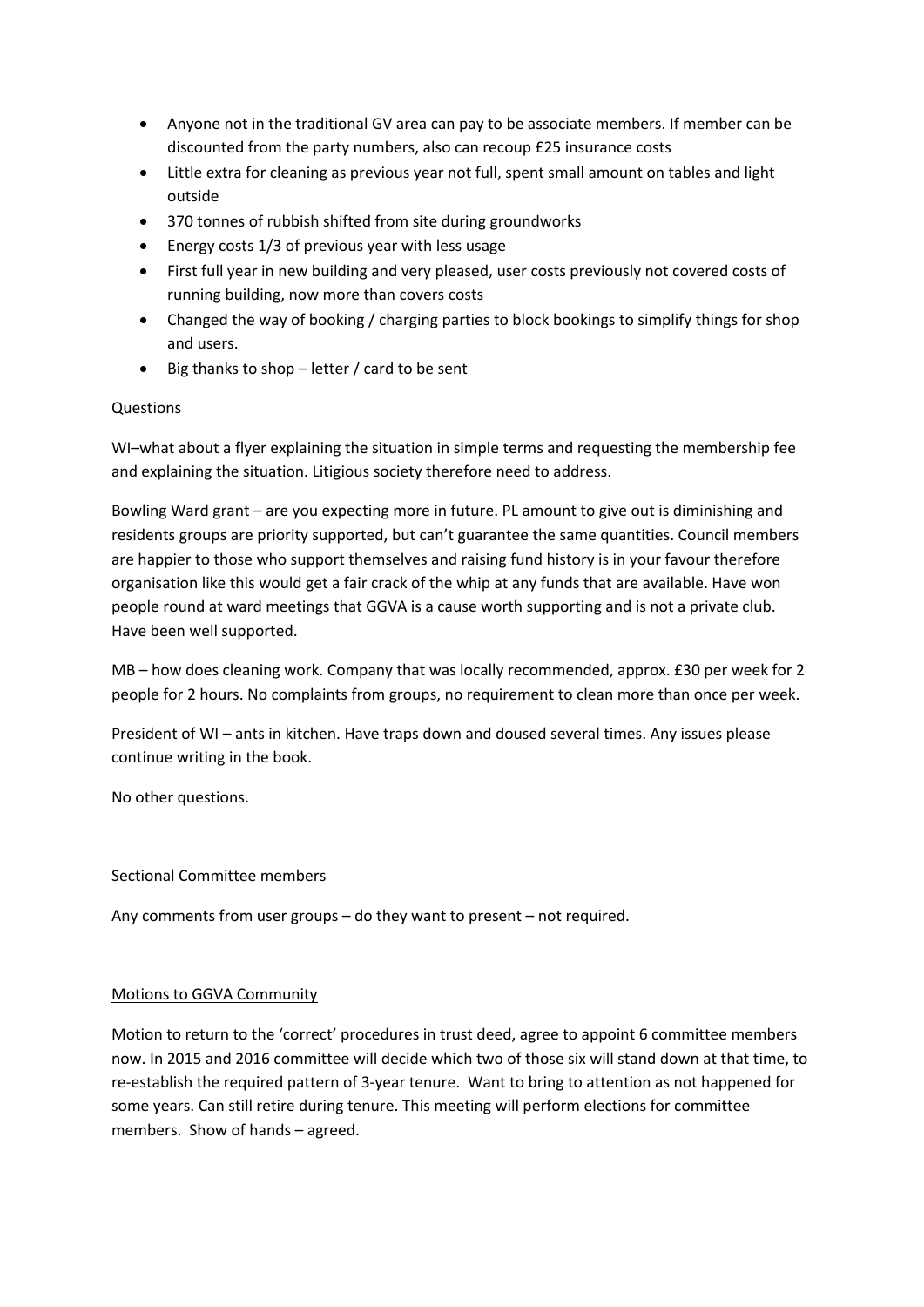Chair –any nominations – no – Chrissie Hall prepared to stand again – John Fisherproposed, Susan Woods seconded

Vice Chair – any nominations – no – Nick Simon prepared to stand again – Chrissie Hall proposed John Fisher seconded

Secretary - any nominations – no – Jacqui Lambert prepared to stand again – Eileen Dougan proposed Margaret Banns seconded

Treasurer – any nominations – no – John Fisher prepared to stand again - Bob Wilkin proposed and Diane Dobson seconded

Management committee – any nominations – no – Susan Woods proposed Sandy McQueen and Pauline Dodds seconded

No further takers for resident positions

Agreement to allow MC to coerce someone else to the role – agreed.

#### Second Motion

User groups – want to encourage other users groups to come to the MC

NS – can this be a paid group? Are they User Groups.

DD – do not want the people from outside the village getting voting rights – not traditional

This is a business – commercial and hiring by the hour -

Put to vote:- In favour - 11; Against – 0; Abstentions - 2 (residents only)

ED – can we review constitution to include non-residents?

This would need to be discussed at committee.

#### Other business

#### Community Issues

- Bulb planting guerrilla gardening encourage people to plant so bulbs / plants under the trees outside the houses in the streets to brighten the
- PL many other examples of this have used own funds for this purpose so delighted to help with this, so long as no plants causing issues eg illegal plants, prickles hanging over the plot etc. SMcQ – let peter know and won't cut or put weed killer down. Community takes over council happy to support – PD to take over

Other Community Issues